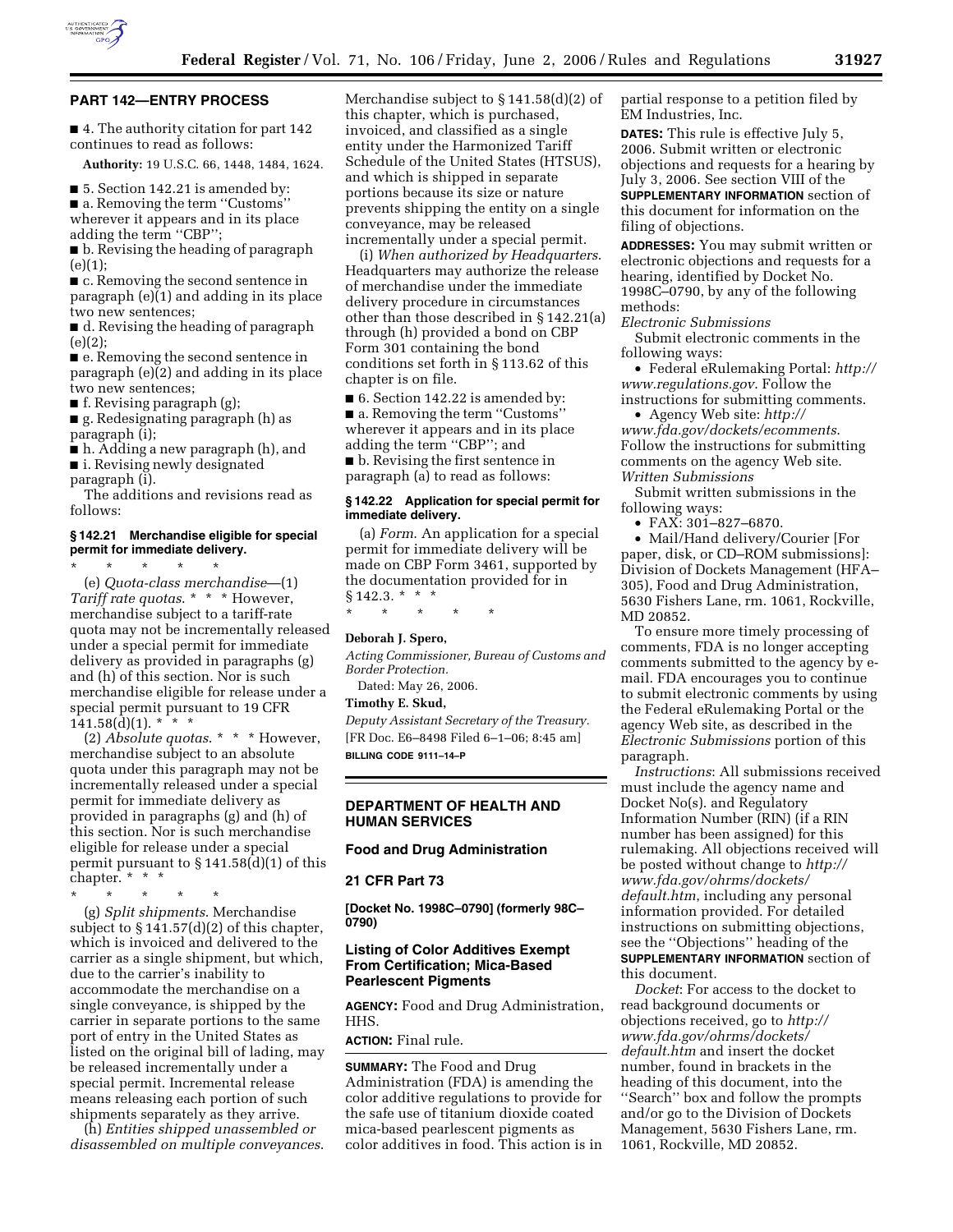**FOR FURTHER INFORMATION CONTACT: Paul** C. DeLeo, Center for Food Safety and Applied Nutrition (HFS–265), Food and Drug Administration, 5100 Paint Branch Pkwy., College Park, MD 20740–3835, 301–436–1302.

### **SUPPLEMENTARY INFORMATION:**

#### **I. Introduction**

In a notice published in the **Federal Register** of September 25, 1998 (63 FR 51359), FDA announced that a color additive petition (CAP 8C0262) had been filed by EM Industries, Inc., 7 Skyline Dr., Hawthorne, NY 10532 (now EMD Chemicals, Inc.). The petition proposed to amend the color additive regulations to provide for the safe use of synthetic iron oxide and mica to color food and to provide for the safe use of titanium dioxide to color food at levels higher than the current limit. At the time of the filing of the petition, FDA considered the pigments that are the subjects of this petition to be color additive mixtures of synthetic iron oxide, mica, and titanium dioxide. During its subsequent review of the petition, the agency determined that these pigments are composite pigments, not color additive mixtures. Therefore, the agency published an amended filing notice in the **Federal Register** of June 21, 1999 (64 FR 33097), to indicate that the petition proposed to amend the color additive regulations to provide for the safe use of composite pigments prepared from synthetic iron oxide, mica, and titanium dioxide to color food. This final rule is a partial response to the petition and addresses only the composite pigments prepared from mica and titanium dioxide to color food. The remaining composite pigments containing synthetic iron oxide included in the petition remain under review.

The petitioner is seeking approval for a maximum use level of the resulting pigments of up to 1.25 percent by weight in food. The categories of food identified in the petition to which micabased pearlescent pigments would be added are cereals, confections and frostings, gelatin desserts, hard and soft candies (including lozenges), nutritional supplement tablets and gelatin capsules, and chewing gum.

## **II. Manufacturing and Nomenclature**

The subject color additive is manufactured by preparing a suspension of mica platelets, then adding a solution of soluble salts of titanium and a basic solution to precipitate titanium hydroxide onto the mica platelets. These particles are then heated (calcined) at temperatures up to 900 °C. During the calcination, titanium hydroxide is converted into titanium dioxide. The agency has reviewed the relevant data and information in the petition relating to the manufacture and identity of the subject color additive (Ref. 1), and to the proposed uses of and estimated exposure to the subject color additive (Refs. 2, 3, and 4).

In a final rule published in the **Federal Register** of October 24, 2002 (67 FR 65311), the agency listed the color additives based on titanium or iron salts and mica platelets for use in contact lenses in § 73.3128 (21 CFR 73.3128). In the same final rule, the agency collectively identified these color additives as mica-based pearlescent pigments. In addition, in the **Federal Register** of July 22, 2005 (70 FR 42271), the agency published a final rule to amend the color additive regulations to provide for the use of mica-based pearlescent pigments as color additives, in amounts up to 3 percent by weight, in ingested drugs by adding § 73.1128 (21 CFR 73.1128). To be consistent with these actions, the agency is using the same name for the color additive that is the subject of the present rule.

### **III. Safety Evaluation**

To evaluate the safety of the proposed use of titanium dioxide coated micabased pearlescent pigments for coloring food, the agency reviewed the toxicological data and information submitted in the petition as well as other information contained in agency files (Ref. 5).

To determine whether a color additive in food is safe under its proposed conditions of use, FDA considers the projected human dietary intake of the additive, toxicological data on the additive, and other relevant information (such as published literature) available to the agency. FDA compares an individual's estimated daily intake (EDI) of the additive from all sources to an acceptable daily intake (ADI) established by toxicological data. The EDI is determined by projections based on the amount of the additive proposed for use in particular foods and on data regarding the amount consumed from all sources of the additive. The agency commonly uses the EDI of the additive from consumption of food at the 90th percentile as a measure of high chronic dietary intake.

FDA estimates the EDI of mica-based pearlescent pigments from all the petitioned uses in food (except nutritional supplements in tablet and gelatin capsule form) for consumers aged 2 years or more at the 90th percentile to be 0.86 grams per person per day (g/p/d) (Ref. 3). The agency also considered the exposure to the color

additive from its uses in ingested drugs, nutritional supplements in tablet and gelatin capsule form, and contact lenses. The estimated intake of the pigments from their use in ingested drugs and nutritional supplements is approximately one-eighth of the intake from their proposed use in food (Ref. 4). The exposure to the components of mica-based pearlescent pigments from the use of the pigments in contact lenses is negligible compared to the intake from their use in ingested drugs or food (Ref. 5).

As part of the FDA's safety evaluation, the agency selected a life-time rodent bioassay submitted with the petition as the pivotal study. During the study, a blend of two titanium dioxide-coated mica-based pearlescent pigments was fed to rats at levels up to 5 percent in the feed for up to 2 years (Ref. 5). The agency determined that the results of the study showed no indications of adverse effects in rats from the prolonged consumption of the pigments at any of the doses tested. FDA concluded that the no-observed-effect level (NOEL) based on the highest dose tested in this study is over 3,000 mg/kg body-weight/day. By applying a 100 fold safety factor to this NOEL, the agency calculated the ADI for titanium dioxide-coated mica-based pearlescent pigments for a 60 kg human as 1.8 g/p/ d. Therefore, taking into account the available safety information, and the conservative estimates of intake of the additives, the agency concludes that the proposed use of titanium dioxide-coated mica-based pearlescent pigments to color food is safe.

### **IV. Conclusion**

Based on the data and information in the petition and other relevant material, FDA concludes that the petitioned use of mica-based pearlescent pigments prepared from titanium salts and mica to color food is safe. The agency further concludes that the additive will achieve its intended technical effect, and is suitable for use in coloring food. The agency also concludes that 21 CFR part 73 of the color additive regulations should be amended as set forth in this document. In addition, based upon the factors listed in § 71.20(b) (21 CFR 71.20(b)), the agency concludes that certification of these titanium dioxidecoated mica-based pearlescent pigments is not necessary for the protection of the public health.

#### **V. Inspection of Documents**

In accordance with § 71.15 (21 CFR 71.15), the petition and the documents that FDA considered and relied upon in reaching its decision to approve the